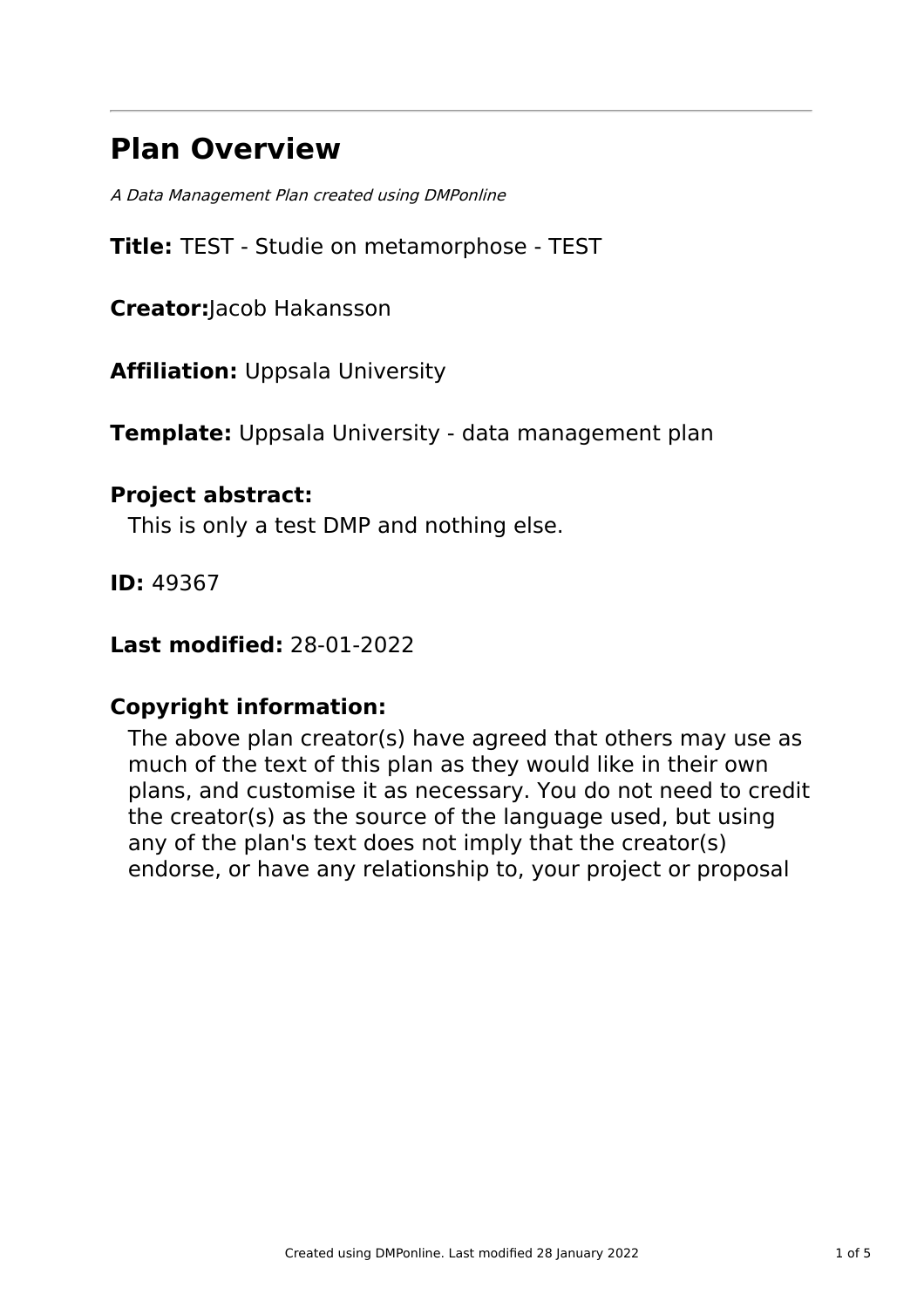# **TEST - Studie on metamorphose - TEST**

### **General information**

#### **Project title**

TEST - Studie on metamorphos - Metamorfosstudie - TEST

#### **Project leader**

My Pettersson

#### **Project identifier**

Testprojektet 2.1

#### **Version and date**

1.0 TEST

# **Description of data – reuse of existing data and/or production of new data**

#### **How will data be collected, created or reused?**

I collect TEST-data from my library. I will praimary use XML with touch of HTML

#### **What types of data will be created and/or collected, in terms of data format and amount/volume of data?**

 $1 mb = 1000 kb$ eller är det 100mb?

### **Documentation and data quality**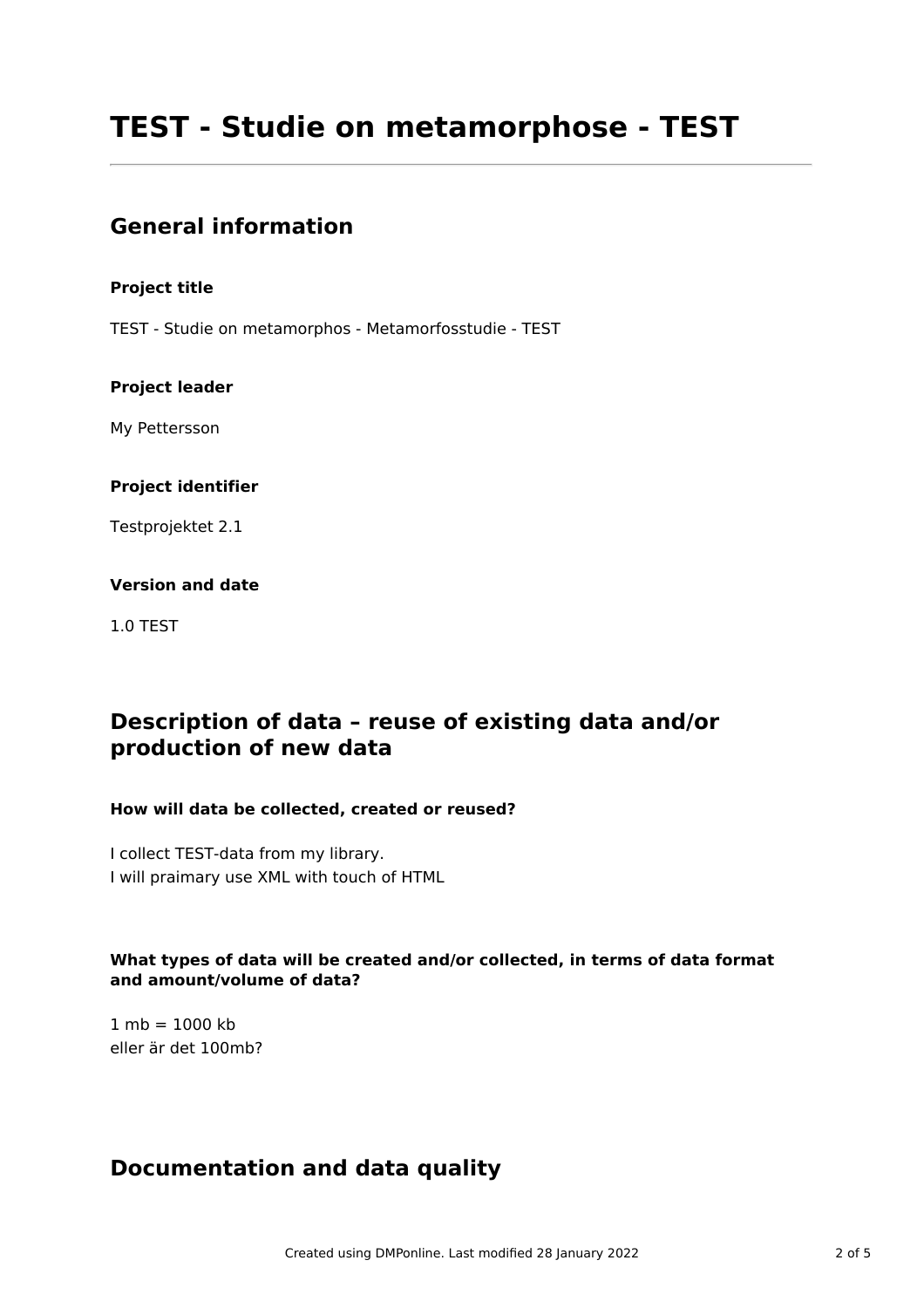**How will the material be documented and described, with associated metadata relating to structure, standards and format for descriptions of the content, collection method, etc.?**

Question not answered.

#### **How will data quality be safeguarded and documented (for example repeated measurements, validation of data input, etc.)?**

Question not answered.

# **Storage and backup**

**How is storage and backup of data and metadata safeguarded during the research process?**

I will encrypt the files.

#### **How is data security and controlled access to data safeguarded, in relation to the handling of sensitive data and personal data, for example?**

It will be encrypt and lockted up in a safe.

### **Legal and ethical aspects**

**How is data handling according to legal requirements safeguarded, e.g. in terms of handling of personal data, confidentiality and intellectual property rights?**

Legal requirements are important.

#### **How is correct data handling according to ethical aspects safeguarded?**

Question not answered.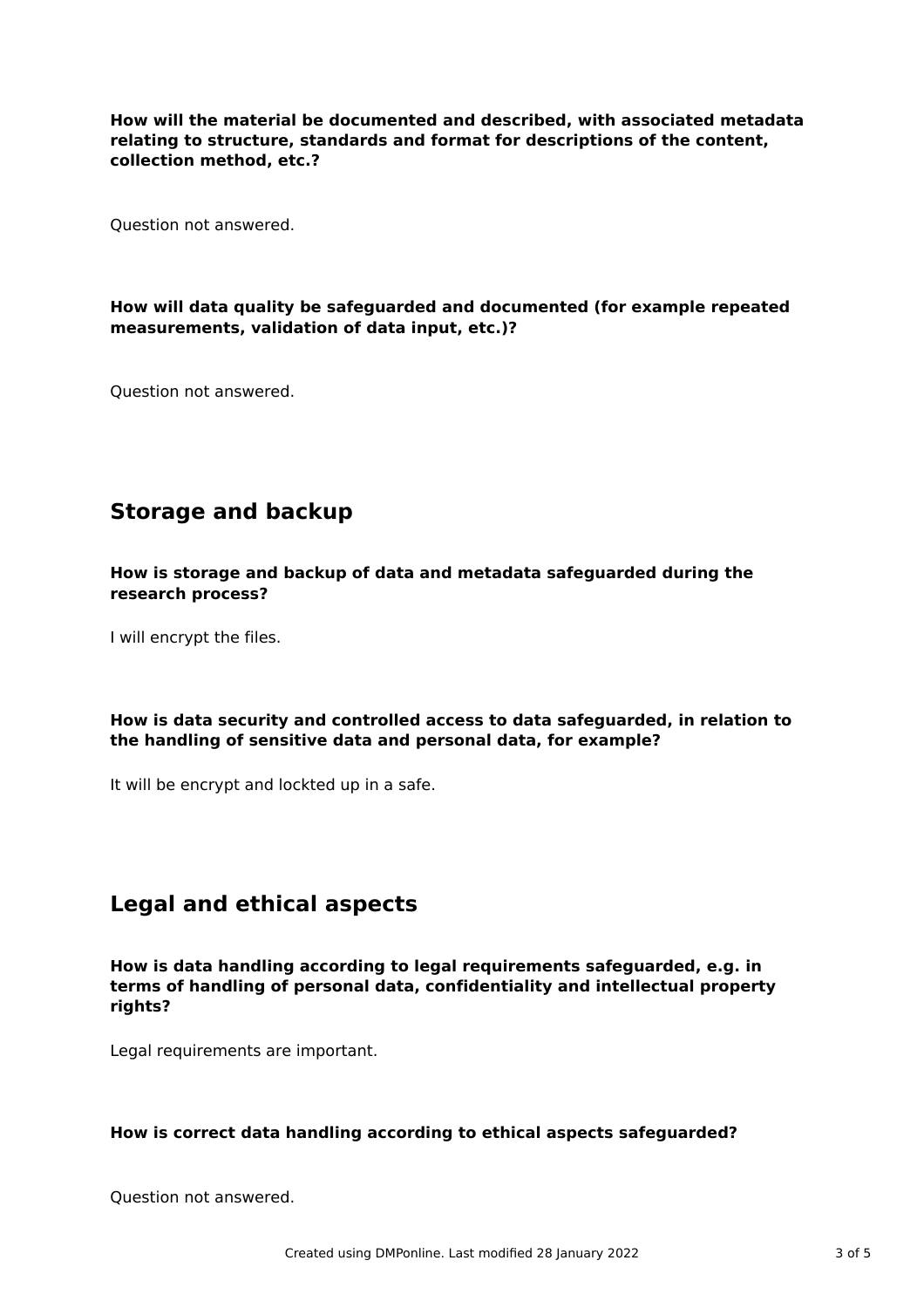### **Accessibility and long-term storage**

**How, when and where will research data or information about data (metadata) be made accessible?**

**Are there any conditions, embargoes and limitations on the access to and reuse of data to be considered?**

Data will be archived at my University.

**In what way is long-term storage safeguarded, and by whom? How will the selection of data for long-term storage be made?**

Question not answered.

**Will specific systems, software, source code or other types of services be necessary in order to understand, partake of or use/analyse data in the long term?**

Question not answered.

**How will the use of unique and persistent identifiers, such as a Digital Object Identifier (DOI), be safeguarded?**

Question not answered.

### **Responsibility and resources**

**Who is responsible for data management and (possibly) supports the work with this while the research project is in progress? Who is responsible for data management, ongoing management and long-term storage after the research project has ended?**

I am responsebly for this TEST-study.